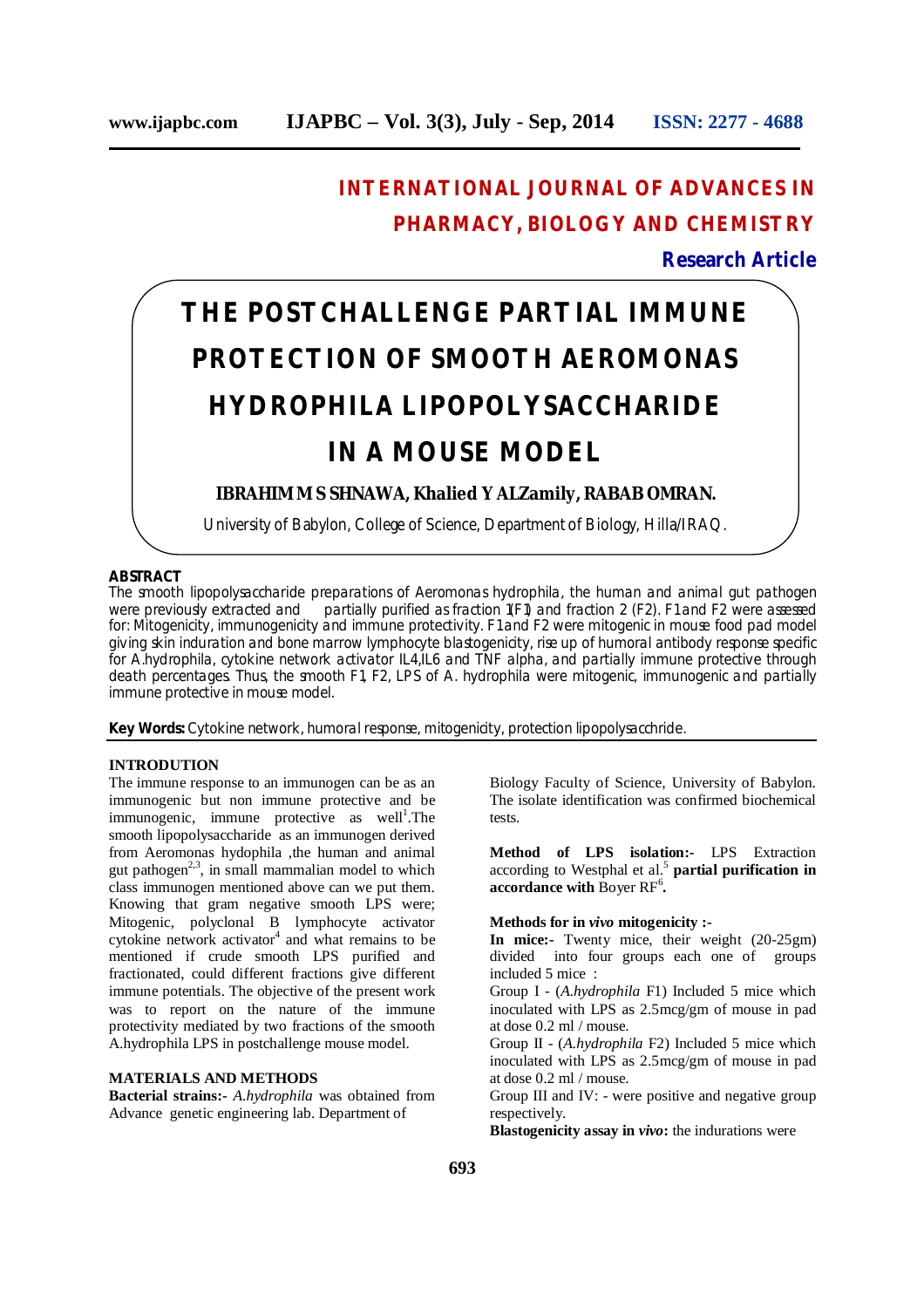measured18 hrs post injection. To stop cell cycle, 100mg/ ml cholchicine in a rate of 0.25 ml per each animal was injected intramuscularly .One hour later ,femur bone was tremed from both ends and 5 ml of sterile saline injected for bone marrow collection. Thick bone marrow smears were made and Giemsa stained for each animal<sup>7</sup>.

**Immunization protocol: -** Twenty mice, their weight (20-25gm) divided into four groups each one of groups included 5 mice:

Group I- (*A.hydrophila* F1) Included 5 mice which inoculated with LPS as 2.5mcg/gm of mouse s/c at dose 0.2 ml / mouse at day zero, then repeated after 15 days booster dose left for two week then blood was collected.

Group II- (*A.hydrophila* F2) Included 5 mice which inoculated with LPS as 2.5mcg/gm of mouse s/c at dose 0.2 ml / mouse at day zero, then repeated after 15 days booster dose left for two week then blood was collected.

Group IIIandIV: - were positive and negative group respectively.

**Post immunization challenge: -** Twenty mice, their weight (20-25gm) divided into six groups each one of groups included 5 mice:

Group I- (*A.hydrophila* F1) Included 5 mice which inoculated with LPS as 2.5mcg/gm of mouse s/c at dose 0.2 ml / mouse at day zero, then repeated after 15 days gave booster dose, after that challenge by *A.hydrophila* 5×10 8 at 27days.

Group II- (*A.hydrophila* F2) Included 5 mice which inoculated with LPS as 2.5mcg/gm of mouse s/c at dose 0.2 ml / mouse at day zero, then repeated after 15 days gave booster dose ,after that challenge by A.hydrophila  $5 \times 10^8$  at 27 days.

Group III and IV: - were positive and negative group respectively.

# **Antibody assessment 8 :-**

**Bacterin preparation:** Heat killed bacterin from *A.hydrophila* fresh cultures were made as suspensions and subjected to heat treatment at 100C° for 1 hour then bacterin densities were adjusted using 0.5 McFarland tube.

**Microtiteration direct bacterial agglutination test.** The anti LPS specific antibody titer were assessed through microtiteration bacterial agglutination assay between *A.hydrophila* heat killed bacterins with decimal double dilution of the sera of immunized mice.

**Cytokine assessment:-**Interleukin-4, Interleukin-6 and TNFα Assay Procedure according to manufacturer's instructions (Boster΄s –Korea).

# **RESULTS**

**Mitogenicity:-** The mitogenicity of *A.hydrophila* LPS in mice was assessed through skin induration and blastogenicity for both fraction 1and fraction 2.The skin indurations were  $1.95\pm0.4$ ,  $1.87\pm0.4$  for *A.hydrophila* fraction 1 and fraction 2 LPS respectively .While blastogenicities were 3.975±0.8 , 2.55±0.6 for *A.hydrophila* fraction 1 and fraction 2 LPS accordingly. Table (1).

#### **Table 1**

**The mitogenicity of F1 , F2 LPS** *A. hydrophila* **in mice through skin induration and blastogenicity percentages.**

| <b>Test modulant</b>                      | <b>Skin induration</b> | blastogenicity |
|-------------------------------------------|------------------------|----------------|
| A.hydrophila<br>F1 LPS                    | $1.95 + 0.4$           | $3.975 + 0.8$  |
| A.hydrophila<br>F <sub>2</sub> LPS        | $1.87 + 0.4$           | $2.55+0.6$     |
| Control tuberculin 0.05 IU<br>$Size\ 0.1$ |                        | 3.50           |

# **Immunogenicity Humoral immune response**

**Direct microtitration test:-** Immunized mice groups (5mice from each group) were rising humoral antibody response , The antibody titers were upto (35 ± 7.8) group immunized with *A. hydrophila* LPS (table 2).

**Table 2 The antibody titers specific for** *A. hydrophila* **in** *A.hydrophila***Lps immunized mice.**

| <b>Animal</b><br>group | <b>Titer</b> | Animal<br>group | <b>Titer</b> |
|------------------------|--------------|-----------------|--------------|
| F1                     | 32           | F2              | 32           |
|                        | 16           |                 | 32           |
|                        | 32           |                 | 16           |
|                        | 64           |                 | 64           |
|                        | 32           |                 | 32           |
| Mean $\pm$ SE          | $35 \pm 7.8$ | Mean $\pm$ SE   | $35 \pm 7.8$ |

**Cytokine profile**:- *A.hydrophila* LPS immunized mice were subjected to determination of IL\_4, IL-6 and TNF $\alpha$ . IL-4 concentrations were 39.4198  $\pm$ 2.960, 43.6993  $\pm$  2.343 for both fraction 1 and 2 respectively. While IL\_6 concentrations were  $23.3462 \pm 1.308$ ,  $15.5848 \pm 1.537$  for both fraction 1 and 2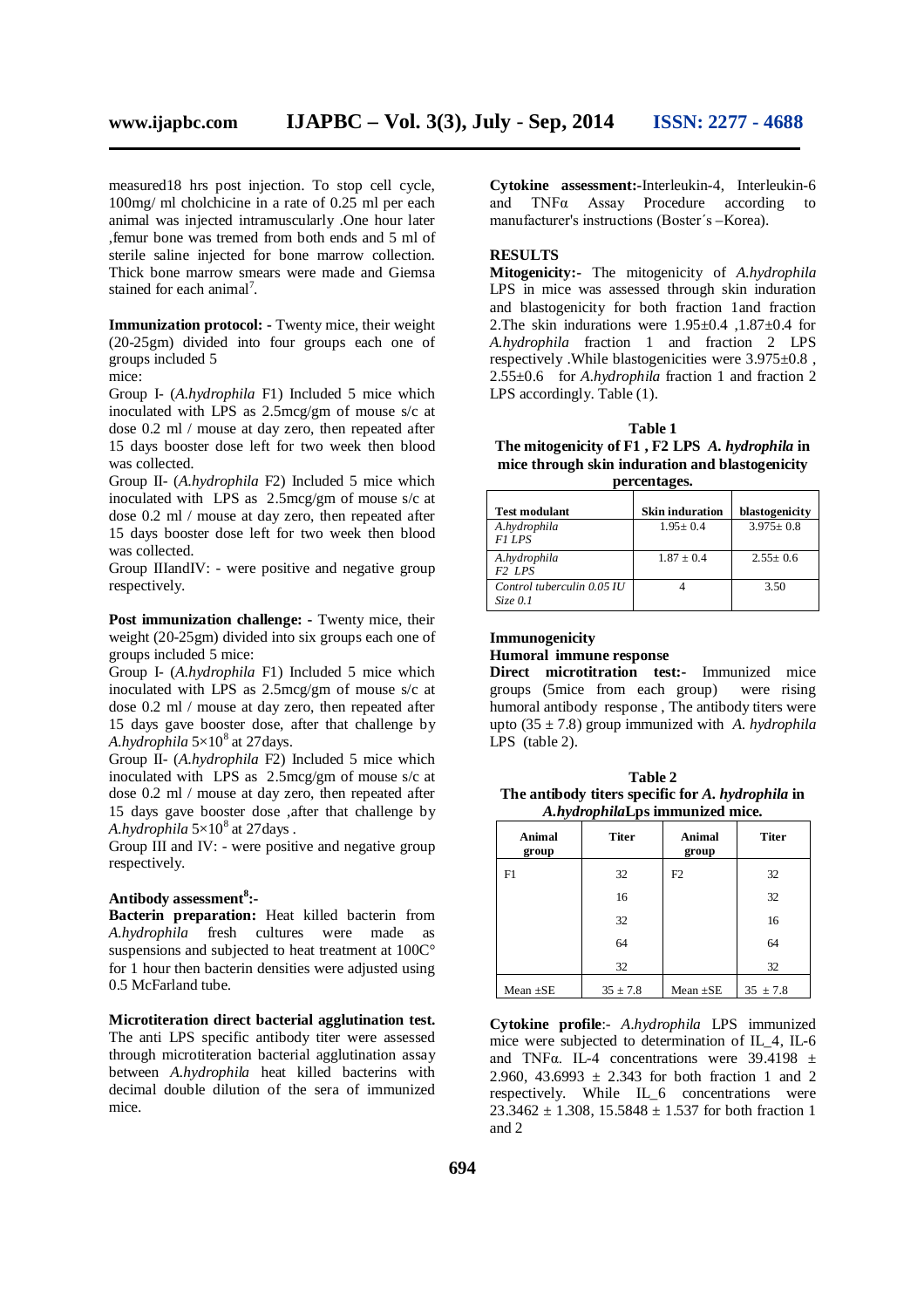accordingly. TNF $\alpha$  concentrations were 127.1946  $\pm$ 3.310, 159.6818  $\pm$  6.697 for both fraction 1 and 2 respectively. table (3).

**Table 3 Cytokine profile of** *A. hydrophila* **immunized mice**

| Group    | IL 4              | IL 6            | TNF                  |
|----------|-------------------|-----------------|----------------------|
| F1 LPS   | 39.4198±2.960     | $23.3462+1.308$ | $127.1946 \pm 3.310$ |
| $F2$ LPs | $43.6993 + 2.343$ | 15.5848+1.537   | 159.6818±6.697       |
| Control  | $3+0.1$           | $1.3 + 0.1$     | $19.5 + 0.6$         |

#### **Immune protection:-**

**The protection rates were 80% for each of F1 and F2 Table4.**

**Table 4 The rate of protection**

| A.hydrophila      | Live percentage | Death percentage |
|-------------------|-----------------|------------------|
| <b>Fraction 1</b> | 80%             | 20%              |
| <b>Fraction 2</b> | 80%             | 20%              |

#### **DISCUSSION**

The mechanisms involved in postchallenge immune protectivity may be viewed as a collective of the immune cell functions that include, mitogenic ability, B lymphocyte polyclonal activating ability, T lymphocyte helping and /or regulatory up and down pathways through activation and/or inhibition of the cytokine network as well as survivors records<sup>3,4</sup>. Postchallenge immune protectivity of smooth LPS of A.hydrophila in a mouse model is based upon a sort of balance between the pathogen virulence vajor and the potency limits for the host immune defense mechanisms. Three possible cases can be expected as an outcome of the balance. The first the pathogen virulence out weight the host immune defence mechanisms which stands as no protection, the second the pathogen equate the the immune defence mechanisms for host it holds as immune protection, while the third case the pathogen abilities is slightly out weight the host immune defense mechanisms a finding indicate partial immune protection which can be assured through death percentages<sup>1,11</sup>.

LPS was found mitogenic in mouse Table1 in accordance with workers 9,10,11 .

It was good B lymphocyte mitogen as well as activated macrophage to secrete IL4 which in turn enhance Th2 lymphocyte to release IL4 andIL5 to provoke B, lymphocyte to proliferate and differentiated to plasma cells producing A.hydropila specific antibodies Table  $2^{4,12,13}$ . The events suggest a parallelism between mitogenic assessment through lectin-like LPS skin tests Table 1 and T lymphocyte potency<sup>13</sup>. F1,F2 LPS of A.hydrophila increase IL4,IL6 and TNF alpha as compared to the control mouse Table  $3^{14-19}$  with no shift in the cytokine balance and partial immune protection Table  $4^{20-31}$ .

#### **CONCLUSIONS**

- 1. A.hydrophila smooth LPS F1, F2 are being lymphocyte mitogen in mouse model.
- 2. A.hydrophila smooth LPS F1, F2 were proved inducing humoral antibody production.
- 3. F1 and F2 triggers the cytokine network leading to increase in IL4, IL6 and TNF alpha as compared to normal control mouse.
- 4. F1 and F2 were being partially immune protective in postchallenge mouse model.

#### **REFERENCES**

- 1. Paul W.Fundamental of Immunolgy  $6<sup>th</sup>$  ed. Walter Kluwer, Lippicott Williams and Wilkins, 2008 USA.
- 2. Levinson W,Review of Medical Microbiology and Immnuology  $11<sup>th</sup>$ ed,Macgraw-Hill Lange,2010,New York
- 3. Bryant CE, Spring DR, Gangloff M, Gay NJ.The molecular basis of the host response to lipopolysaccharide Nature Review Microbiology Progress 2009. 8(1):8-14.
- 4. Galanos C, Endotoxin (lipopolysaccharide, LPS), Delves PJ and Roitt IM eds Encyclopedia Of Immunology, 2 nd ed Vol.2 Academic Press, 1998,806-809,London
- 5. Westphal O, Luderitz O and Bister F. Uberdieextracktion von bacterienmitphenole–water.Z. Naturforsch .Teil B.1952; 7: 148-155.
- 6. Boyer RF. Modren Experimental Biochemistry, Addison Wesley Publishing Co., 1986, Reading
- 7. Shnawa IMS. Tuberculin, Tetanus immunoglobulin and DPT Vaccine as an avian in vivo T-lymphocyte mitogens. World Academy of science, Engineering and technology2013; 7:2071-2073.
- 8. Stevens CD. Clinical Immunology And Serology: Alaboratory Perspective, 3<sup>rd</sup>ed, FA Davis 2010, Philadelphia.
- 9. Al-Hakeem AF. Study of the effect on some germs cell walls compenentsin induction of arthritis in experimental animals.Msc.Thesis .Vet.College.BaghdadUniversity 2000, Iraq.
- 10.Al-Amery MA.The pathological and immunological effect of Salmonella typhimurium endototxin in rabbit. Ph.D. Thesis .Vet. College. Baghdad University, 2007, Iraq.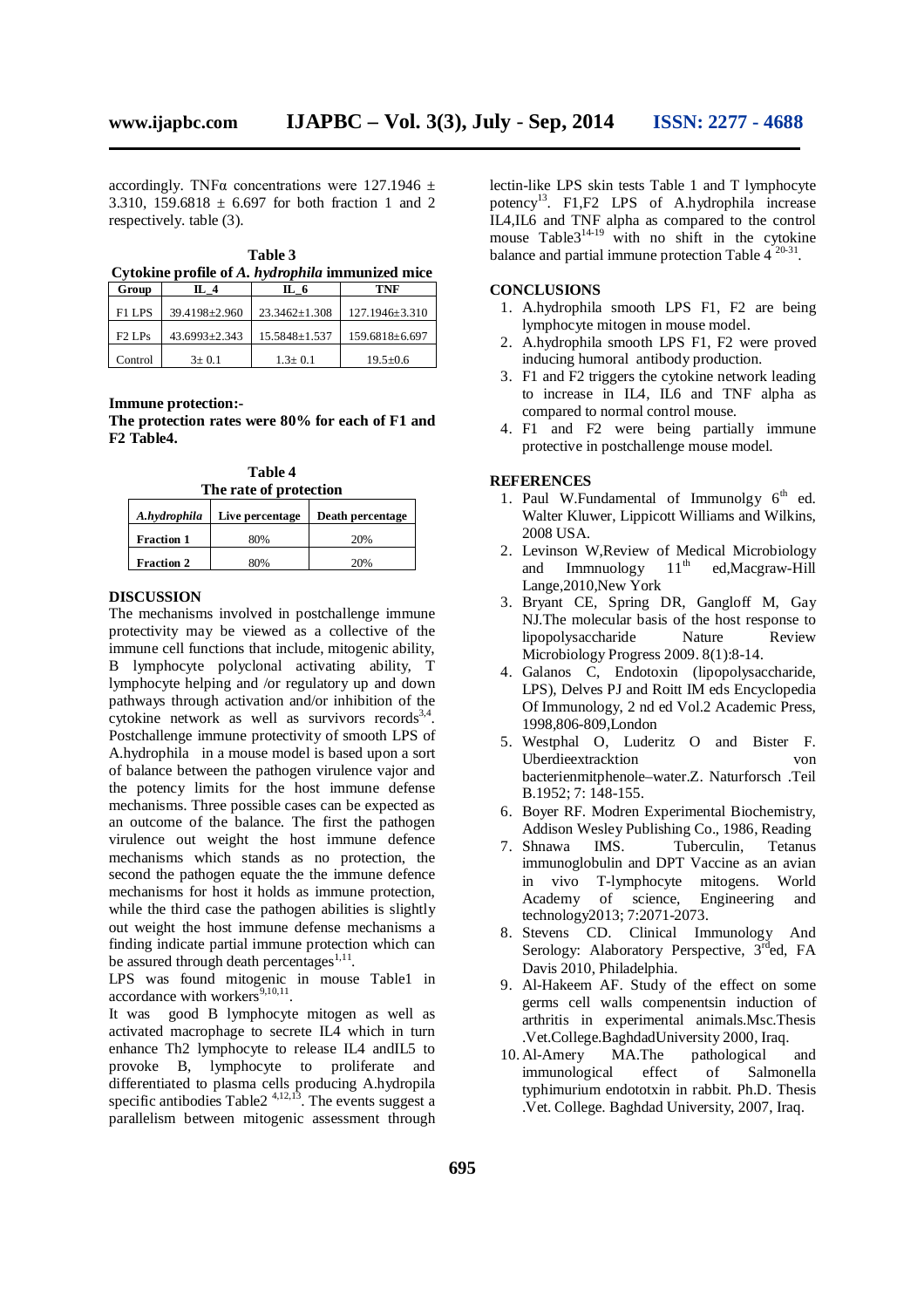- - 11. Rosenthal KS and Tan JS. Rapid Review of Microbiology and Immunology. Amazon company 2007.USA.
	- 12. Melief CJ. Regulation of cytotoxic Tlymphocte response by dendritic cells: peaceful coexistence of cross priming and<br>direct priming .Eur.J.Imm-unol.2003; direct priming .Eur.J.Imm-unol.2003; 33:2645-2654.
	- 13. Smits JE and Williams TD. Validation of immunotoxicology techniques in passerine chicks exposed to oil sand tailing water .Ecotoxicol. Envir.Saf.1999;44:105-112.
	- 14. Kshash QH. The role of some antigens of Ecoli isolated from bovine mastitis in the protection of mammary gland in mice .Ph.D.Thesis Vet. College. Baghdad University 2008, Iraq.
	- 15. Bryn T, Yaqub S, Mahic M, Henjum, Anadahi EM and Tasken. Lipopolysaccharide activated monocyte suppress T cell immune responses with Fox pro 3 T cells through Cox3-2-PGE2 dependent mechanisms.Inter.Immunol.2008; 20:235-245.
	- 16. Defrance T, Vandervliet B, Aubry JP, Takebe Y, Arai N, Miyajima A, Yokota T, Lee F, Arai KI, De Vries JE, Banchereau J : B cell growth-promoting activity of recombinant human interleukin 4. J Immunol, 1987; 139: 1135 .
	- 17. Widmer MB, Acres RB, Sassenfield NM, Grabstein KH: Regulation of cytolytic cell populations from human peripheralblood by B cell stimulatory factor 1 (interleukin 4). J Exp Med 1987; 166:1447.
	- 18. Spits H, Yssel H, Paliard X, Kastelein R, Figdor CG, De Vries JE. IL-4 inhibits interleukin-2-mediated induction of human lymphokine- activated killer cells, but not the generation of antigen-specific cytotoxic T lymphocytes in mixed leukocyte cultures. J Immunol 1988; 141:29.
	- 19. Rousset F, De Waal Malefijt R, Slierendregt B, Aubry JP, Bonnefoy J, de France T, Banchereau J, De Vries JE. 1988. Regulation of Fc receptor for IgE (CD23) and class IIMHC antigen expression on Burkitt's lymphoma cell lines by human IL-4 and IFN-y. J Immunol 1988; 140:2625,
	- 20. Helle M, Brakenhoff JPJ, De Groot ER, Aarden LA. Interleukin 6 is involved in interleukin 1-induced activities. Eur J Immunol 1988; 18:957.
- 21. Brennan FM and Feldmann M. Cytokines in autoimmunity. Curr. OpinImmunol.1996; 8:872.
- 22. Hart PH, Vitti GF, Burgess DR, Whitty GA, Piccoli DS, and Hamilton JA. Potential anti inflammatory effects of interleukin 4: suppression of human monocyte tumor necrosis factor a, interleukin 1, and prostaglandin E2. Proc. Natl. Acad. Sci. USA1989, 86:3803.
- 23. Mijatovic T, Kruys V, Caput D, Defrance P, and Huez G. Interleukin-4 and -13 inhibit tumor necrosis factor-a mRNA translational activation in lipopolysaccharide- induced mouse macrophages. J. Biol. Chem. 1997; 272:14394.
- 24. Abramson SL, and Gallin JI. IL-4 inhibits superoxide production by human mononuclear phagocytes. J. Immunol.1990; 144:625.
- 25. TeVelde AA, Huijbens RJ, de Vries JE, and Figdor CG. IL-4 decreases FcgR membrane expression and FcgR- mediated cytotoxic<br>activity of human monocytes. J. activity of human monocytes. J. Immunol.1990; 144:3046.
- 26. Skeen MJ, Miller MA, Shinnick TM, and Ziegler HK. Regulation of murine macrophage IL-12 production: activation of macrophages in vivo, restimulation in vitro, and modulation by other cytokines. J. Immunol.1996; 156:1196.
- 27. Macatonia, S. E., N. A. Hosken, M. Litton, P. Vieira, C. S. Hsieh, J.A. Culpepper, M. Wysocka, G. Trinchieri, K. M. Murphy, and A. O'Garra. Dendritic cells produce IL-12 and direct the development of Th1 cells from naive CD41 T cells. J. Immunol. 1995; 154:5071.
- 28. Kuperman D, Schofield B, Wills-Karp M, and Grusby MJ. Signal transducer and activator of transcription factor 6 (Stat6) deficient mice are protected from antigeninduced airway hyper responsiveness and mucus production. J. Exp. Med. 1998; 187:939.
- 29. Takeda K, Tsutsui H, Yoshimoto T, Adachi O, Yoshida N, Kishimoto T, Okamura H, Nakanishi K, and Akira S. Defective NK cell activity and Th1 response in IL-18 deficient mice. Immunity 19; 8:383.
- 30. Aste-Amezaga MXMa, Sartori A, and Trinchieri G. Molecular mechanisms of the induction of IL-12 and its inhibition by IL-10. J. Immunol.1998; 160:5936.